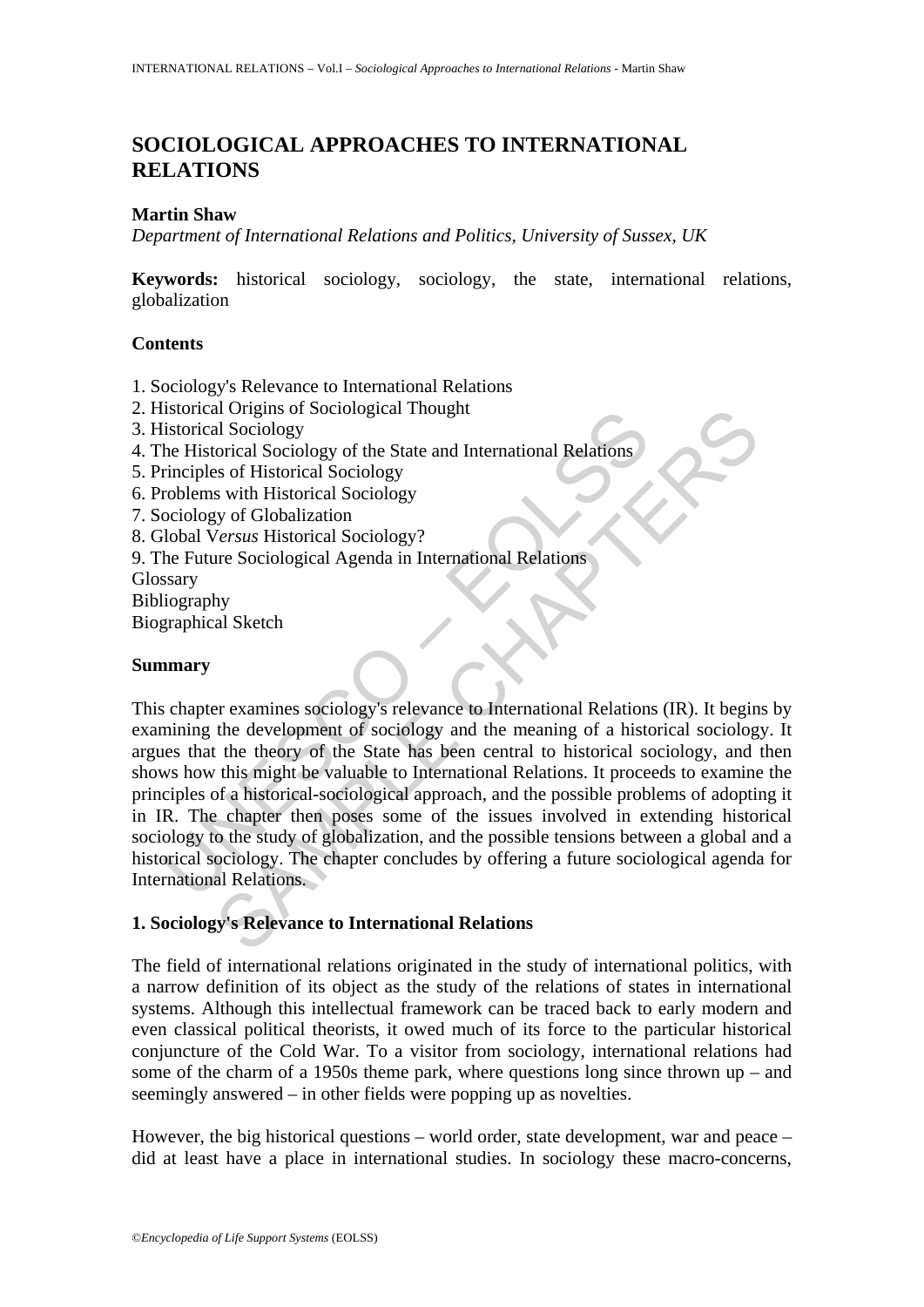although treated by major figures, became curiously marginal to the empirical mainstream of the subject. And although international relations was often slow to adapt -- e.g. feminist approaches emerged long after they had begun to influence sociology - an intellectual ferment has developed in international studies in the last two decades.

In this transformation, the definition of international relations as the study of international *politics* has been increasingly challenged. There has been growing interest in developing a broadly sociological approach to the subject, as well as in the relevance of the specific contributions of classical and contemporary sociologists to international relations. The aim of this chapter is to explore the nature of this challenge and the role it is playing in contemporary international relations.

Idwide social sciences, and to understand the relative roles of intsociology in these processes. International relations can be cons<sup>37</sup> field of social science because it first developed as an organizatieth century. As su It is important to place these changes in the context of the historical development of the worldwide social sciences, and to understand the relative roles of international relations and sociology in these processes. International relations can be considered a relatively "new" field of social science because it first developed as an organized field in the early twentieth century. As such it stands as a "secondary" field in relation to the more "fundamental" social sciences of sociology and economics as well as, of course, politics.

Indeed, international relations only became widely institutionalized in North America in the second half of the century. It only began to spread to a wide range of countries in the final decade of the century. It is still widely considered, even in the United States, as a sub-field of political science.

The late twentieth-century attempts in international relations to bridge disciplinary boundaries between economics, politics and sociology represent a fundamental shift in the field. The idea that international relations should be considered an interdisciplinary field is therefore still, to some extent, controversial. However, since it corresponds to strong currents in the real world of international relations it is unlikely to be reversed.

social sciences, and to understand the relative roles of international relative processes. International relative roles of international relative in the considered a relation of social sciences because it first developed a In this new interdisciplinary understanding of international relations, it is important to look back at the historical roots of the disciplinary differences that are being overcome. Classical debates, at the root of the modern social-scientific tradition, are of central relevance to contemporary international relations. If sociology is a new approach in international relations debates, it is nevertheless a foundational approach in the social sciences. The context in which it was formed helps to explain its relevance, and its relationships both to the classic "political" tradition of international relations and the new "political economy" tradition that has also gained ground in recent years.

Two further points that we need to note at the outset are as follows. First, the most explicit way in which sociology has been "brought into" international relations is as *historical sociology*. Second, sociological approaches have also been considered particularly useful in illuminating contemporary approaches to *globalization*. Thus international relations has drawn on two main strands of sociological thought and research, which are quite different from each other, and have contrasting relationships to the history of the subject.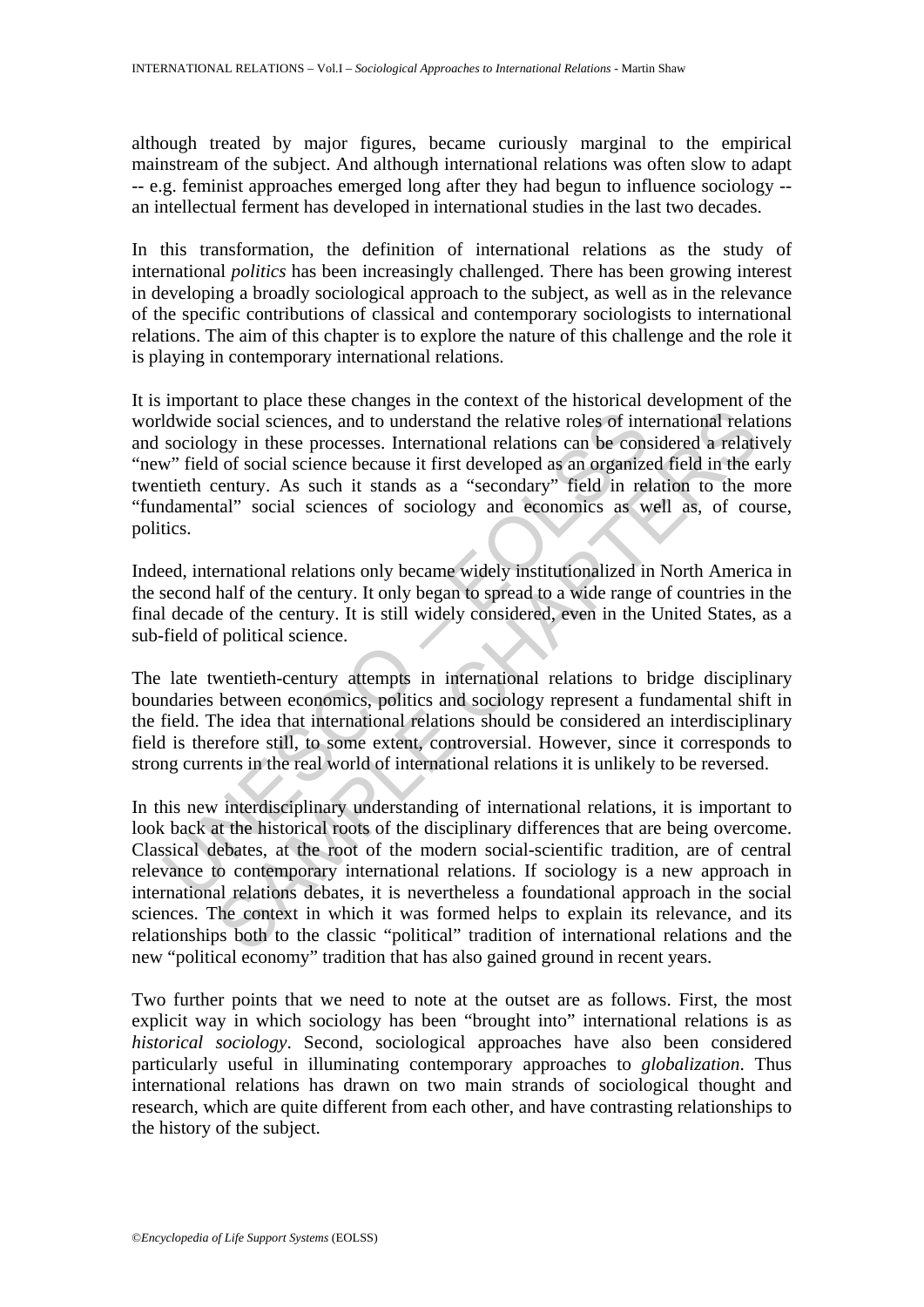### **2. The Historical Origins of Sociological Thought**

Historically, sociology emerged in reaction to three core traditions of thought that developed in the European Enlightenment of the late eighteenth and early nineteenth centuries: political economy, philosophy and political theory. To appreciate the contributions that sociological approaches can make to international relations, we need first to understand something of these traditions and their historical background.

Classical *political economy* was one of the forms of thought which emerged in the revolutionary changes which created what we have come to think of as the modern world. In the eighteenth and early nineteenth centuries, Britain was in the forefront of industrial change, and Scottish writers like Adam Smith -- seen today as the founder of economics -- developed important insights into the market relations of the emerging industrial world.

Instrial world.<br>
The other major European countries industrialism was slower trevolution had stimulated the development of *political theory*<br>
greatest thinkers of the early nineteenth century were much more<br>
r successors world.<br>
Somether major European countries industrialism was slower to develop, but<br>
buttion had stimulated the development of *political theory* and of *philosos*<br>
st thinkers of the early nineteenth century were much more In the other major European countries industrialism was slower to develop, but the French revolution had stimulated the development of *political theory* and of *philosophy*. The greatest thinkers of the early nineteenth century were much more encyclopedic than their successors in the twentieth-century social sciences. Among the greatest of the German philosophers, for example, Immanuel Kant was concerned with the conditions of world peace, and GFW Hegel absorbed many of the critical insights of the new political economy into his "dialectical" understanding of how history and thought are related.

In the mid- to late nineteenth century, however, fundamental changes occurred in the intellectual picture. With the consolidation of the increasingly industrial market economy on the one hand, and of the modern bureaucratic state on the other, the relationships between philosophy, economic thought and politics were transformed. There were two contrasting lines of developments: of historical materialism on the one hand and the modern disciplines of economics, sociology, etc. on the other.

Karl Marx, the greatest of modern polymaths, synthesized the dialectical thought of Hegel with the political economy of Smith's principal successor, David Ricardo, and the emergent communist and socialist strand in the political thought of the time. Thus Marx presented his work as a *critique* of political economy. It not only uncovered, he argued, the historically specific social relations of labor and capital underlying the market economy -- these had already been acknowledged in Ricardo's claim that labor was the source of value -- but it showed how these would lead to the transcendence of political economy in practice.

Marx understood his theory as pointing beyond philosophy, political economy and political theory as they had been understood previously, although it incorporated a "critical" version of each of these. Overall, however, Marx has been seen as making a transition from philosophy to *historical social theory*. For Marx, social relations, understood as specific to a particular historical epoch, were the central problem in the understanding of economics, politics and philosophy.

The new *disciplines* of social-scientific thought represented a contrasting line of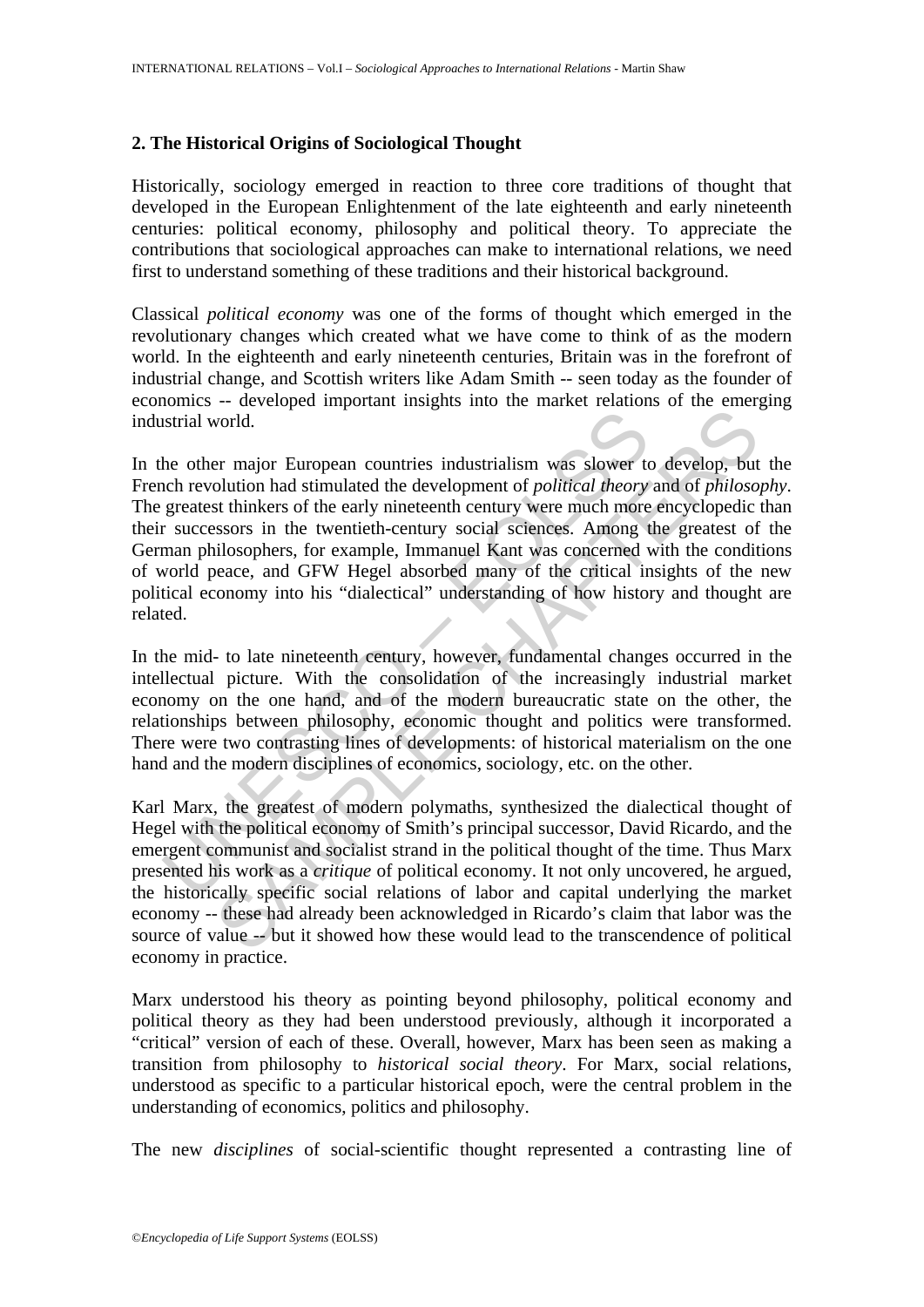development. The gradual institutionalization of social science in the academy moved in an opposite direction to Marx's synthesis. Each discipline emphasized the distinctiveness of specific areas of society. Thus through what was called the "marginalist" revolution, modern economics developed as a discipline that no longer acknowledged social and political relations as theoretically central to the economy. In a parallel development, a specific field of *sociological study* was developed, by writers like Auguste Comte, as a new form of understanding of social relations in which economic conditions were no longer seen as fundamental.

Thus Sociology represented, initially at least, a radically opposed development to that of Marx, even if in the late twentieth century there has been a *rapprochement*. Comte proclaimed a "positive" scientific philosophy -- hence "positivism" -- in opposition to Marx's continuation of Hegel's "negative" or dialectical thought. And for Comte, like his forerunner Henri de Saint-Simon, what was important about the new industrial society was not the contradictory social relations of the market, but the scientific idea through which a new sense of social solidarity would emerge.

forerunner Henri de Saint-Simon, what was important about ety was not the contradictory social relations of the market, but ugh which a new sense of social solidarity would emerge.<br>
s strand of sociology – as opposed to po mer Henri de Saint-Simon, what was important about the new induss<br>not the contradictory social relations of the market, but the scientific<br>ich a new sense of social solidarity would emerge.<br>If of sociology – as opposed to This strand of sociology – as opposed to political economy -- was developed further in the work of Emile Durkheim. It became central to the functionalist theory of the "social system" developed by Talcott Parsons, which dominated American sociology in its midtwentieth century heyday. With Parsons, the main tradition of sociology became fundamentally idealist, locating the unity of society in its "central value system" rather than its class relations. It also became *ahistorical*, not only in the Marxist sense of neglecting the contradictory historical specificity of capitalist social relations, but in the more general sense of seeing broad trans-historical generalizations (across all social systems) as its basic purpose and any kind of historical difference as of secondary significance.

A more historical approach to sociology had been developed, however, by Max Weber (even if the historical dimension of his work was minimized by Parsons, who also claimed Weber's legacy). The significance of his huge, wide-ranging life's work has often been compared to that of Marx -- he has been seen as the "bourgeois Marx", offering a fundamental alternative to the latter. In reality, Weber's work does not lend itself to such an easy ideological polarization. Despite his famous investigation into the significance of Protestant religion in the rise of capitalism, Weber does not offer a simple "idealist" foil for Marx's "materialism". Just as Marx, the heir of Hegel, understood the significance of ideas, so Weber emphasized material circumstances.

Weber's importance lay precisely in the breadth of his historical perspectives, centered on a comparative sociology of world civilizations, and the reasons why only the West had developed capitalist *economic rationality*. Weber, like Marx, recognized the worldhistoric significance of capitalist modernity, but he defined capitalism more in terms of this rational logic of market relations than the specific social relation of wage-labor and capital -- which Marx made central. This meant that he had a view of the future of capitalism which was simultaneously more closed and more open than Marx's.

On the one hand, Weber believed that the instrumental rationality ushered in by the capitalist market -- even if originating partly in religious ideas -- was becoming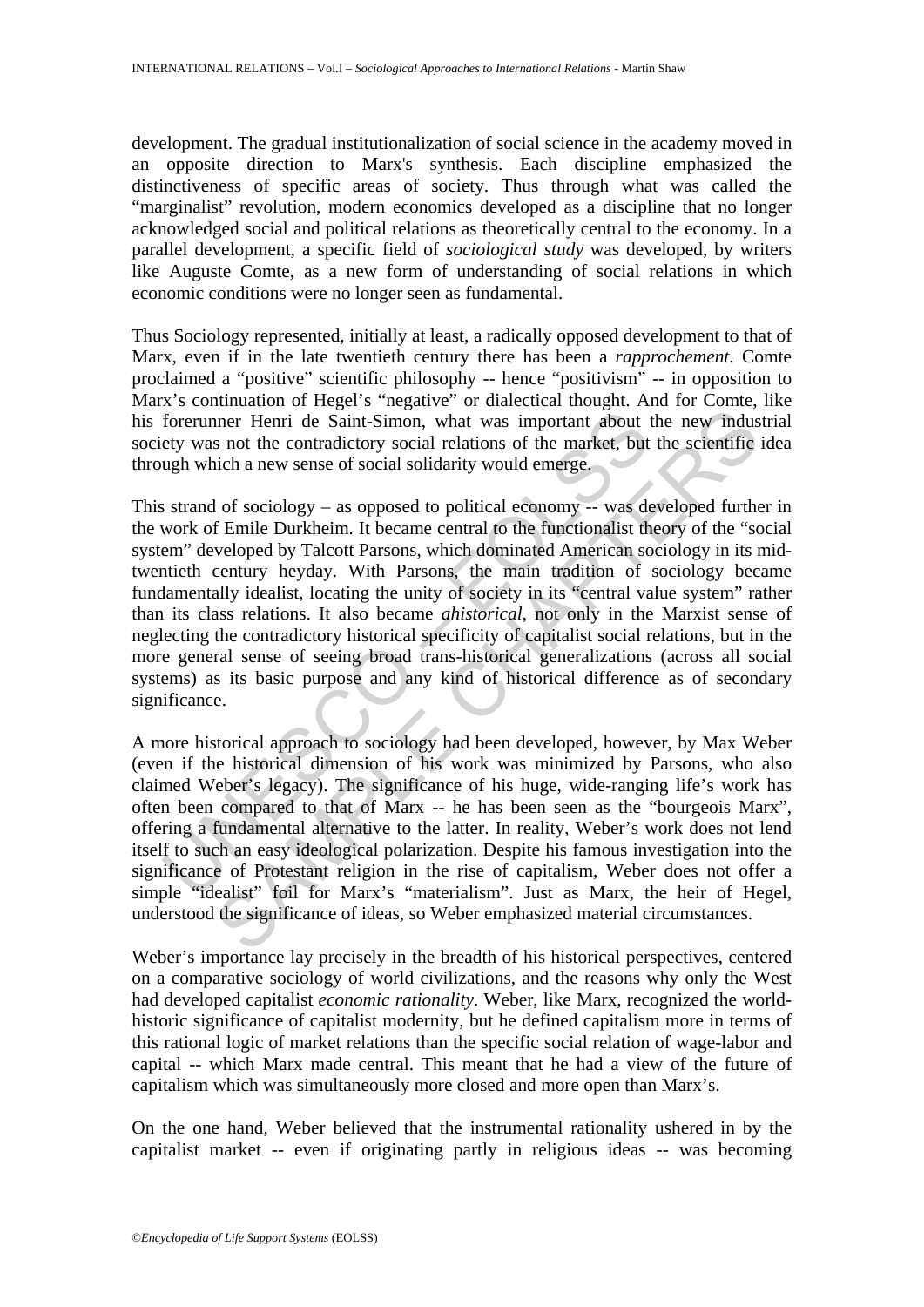universal and all-pervasive. Weber believed that socialism, far from radically disrupting this process, would actually consolidate it. In this sense, there was no escape from the "iron cage" of capitalist rationality. *Rationalization* -- which Weber also saw as implying *bureaucratization* -- was ineluctable, and history was in this sense "closed" to any serious alternative to capitalism.

In another sense, however, Weber's approach appeared more open than Marx's. Capitalism was compatible, he recognized, with a variety of cultures and historical conditions. The defining class dialectics of Marx's understanding of capitalism, which in some hands became a deterministic view of the inevitability of socialism, were circumvented. Weber's historical method was looser than the more systematic approach to which Marx's concept of historic specificity lent itself.

critical sociology developed a distinctive voice against the 19<br>cons and other functionalists, writers like C. Wright Mills<br>iological imagination" needed to be historical -- in a broad sense<br>or than to Marx. The late 1960s sociology developed a distinctive voice against the 1950s supremacy<br>do other functionalists, writers like C. Wright Mills argued that<br>all imagination" needed to be historical -- in a broad sense that owed mon<br>to Marx. The As critical sociology developed a distinctive voice against the 1950s supremacy of Parsons and other functionalists, writers like C. Wright Mills argued that the "sociological imagination" needed to be historical -- in a broad sense that owed more to Weber than to Marx. The late 1960s and early 1970s, however, saw the re-emergence of calls for sociology to be historical in distinctively Marxist senses: although even among Marxists, differences emerged between the *structuralist* followers of Louis Althusser and the others such as the *humanist* E.P. Thompson whose idea of history emphasized human agency. These Marxist divisions centered on the relationship between opposed concepts of history: as the succession of modes of production, or as the product of the conscious struggles of classes.

By the 1980s, these arguments were increasingly transcended in a sociology which was broadly Weberian, but also post-Marxist in the sense of having absorbed some important parts of Marx's and subsequent Marxist thought. Anthony Giddens had developed a "contemporary critique of historical materialism", and attempted to resolve the dilemma of structure and agency in his theory of "structuration". Giddens', even more than Weber's, was an intrinsically historical sociology that made *open-endedness* and *discontinuity* principles of analysis.



TO ACCESS ALL THE **16 PAGES** OF THIS CHAPTER, Visit[: http://www.eolss.net/Eolss-sampleAllChapter.aspx](https://www.eolss.net/ebooklib/sc_cart.aspx?File=E1-35-01-07)

#### **Bibliography**

Albrow, M (1997) *The Global Age,* Cambridge: Polity [A radical theory of globality as a stage beyond modernity.]

Cox, R W (1987) *Production, Power and World Order: Social Forces in the Making of History,* New York: Columbia University Press, 1987 [A neo-Gramscian theory of world politics.]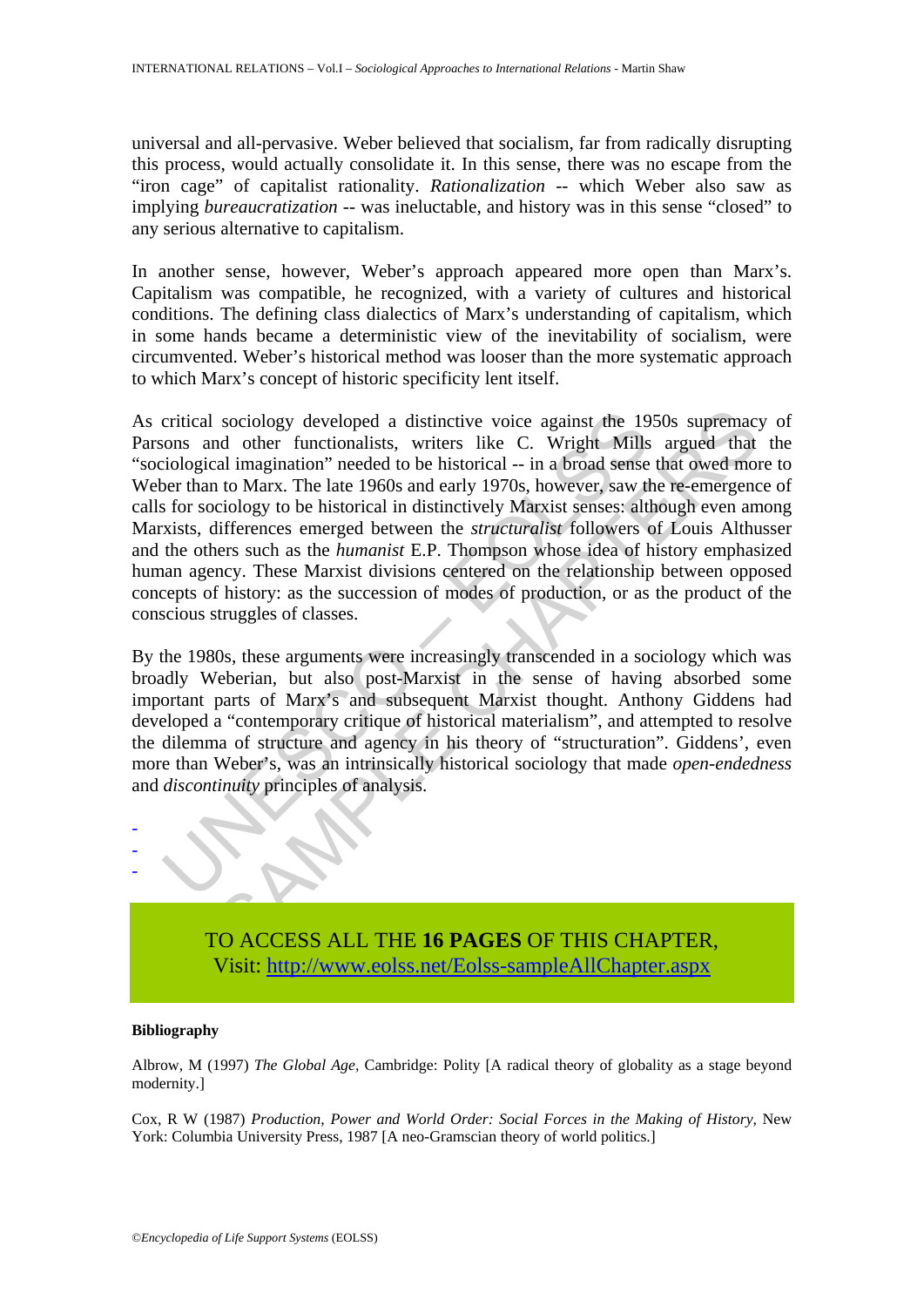Germain, R and Kenny, M (1998): Engaging Gramsci: IR Theory and the New Gramscians, *Review of International Studies,* 24, 1 [A critique of the uses of Gramsci in International Relations.]

Giddens, A (1984) *The Constitution of Society*, Cambridge: Polity [Presents the theory of "structuration".]

Giddens, A (1985) *The Nation-State and Violence*, Cambridge: Polity [A sociological synthesis of the relationship between the nation-state and war.]

Giddens, A (1990) *The Consequences of Modernity*, Cambridge: Polity [Giddens' first major statement on globalization.]

Halliday, F (1999) *Revolutions in World Politics*, London: Macmillan [An overview of the role of revolution in international relations.]

Held, D and Thompson, J, eds. (1989) *The Social Theory of Modern Societies: Anthony Giddens and his Critics,* Cambridge: Cambridge University Press [A collection of critical essays on Giddens.]

Hobden, S (2001) *Bringing Historical Sociologies into International Relations*, Cambridge: Cambridge University Press [A collection of critical essays on historical sociology and International Relations.]

Hobson, J (1998) Historical sociology and international relations, *Review of International Political Economy, 5, 2* [A research agenda for historical sociology in International Relations.]

Korsch, K (1963) *Karl Marx*, New York: Russell & Russell [A classic exposition of Marx's thought.]

Mann, M (1986, 1993) *The Sources of Social Power*, Vols. I and II, Cambridge: Cambridge University Press [A fundamental re-working of the social theory of power.]

Mann, M (1997) Has globalization ended the rise and rise of the nation-state, *Review of International Political Economy,* 4, 3, 472-96 [A sceptical essay on globalization and the state.]

Mills, CW (1958) *The Sociological Imagination*, Harmondsworth: Penguin [A classic text of radical sociology.]

cs, Cambridge: Cambridge University Press [A collection of critical essays on then, S (2001) *Bringing Historical Sociologies into International Relations*, Cersity Press [A collection of critical essays on historical soc bridge: Cambridge University Press [A collection of critical essays on Giddens.]<br>2001) *Bringing Historical Sociologies into International Relations*, Cambridge: Camb<br>ess [A collection of critical essays on historical soci Parsons (1951) *The Social System*, Glencoe, Ill.: Free Press [Parsons' principal exposition of his theoretical system.]

Rosenberg, J (1990) *A Non-Realist Theory of Sovereignty? Giddens The Nation-State and Violence,* Millenium, 17, 2 [An International Relations critique of Giddens.]

Shaw, M. (2000) *Theory of the Global State: Globality as Unfinished Revolution*, Cambridge: Cambridge University Press [An approach to understanding the state and politics in global conditions.]

Skocpol, T (1979) *State and Social Revolutions*, Cambridge: Cambridge University Press [A key sociological text on revolution.]

Spruyt, H (1994) *The Sovereign State and its Competitors*, Princeton: Princeton University Press [A historical argument about the emergence of the sovereign state in international relations.]

Strange, S (1994) Wake up, Krasner! The world has changed, *Review of International Political Economy*, 1, 2, 209-20 [A polemic on the state of world economy and politics.]

Tilly, C, ed. (1975) *The Formation of National States in Western Europe*, Princeton: Princeton University Press [A historical sociological study of the origin of the modern nation-state.]

Wallerstein, I (1974) *The Modern World-System*, New York: Academic Press [The foundational text of "world-systems" theory.]